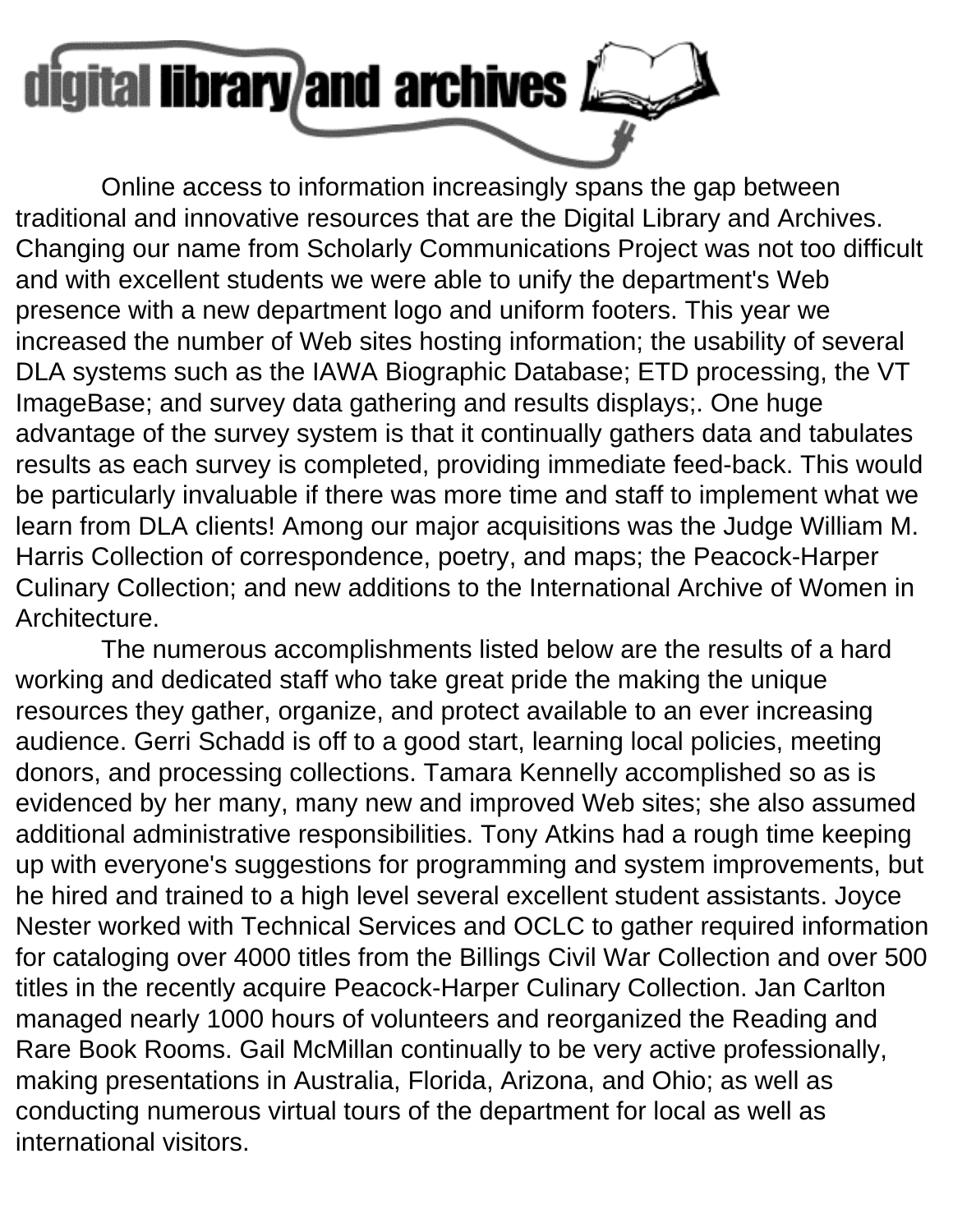Staff shortages and changes this year will follow into next year with Jan's retirement and Eric not returning from educational leave until January. Clerical assistance would relieve the experience staff time-consuming interactions with ULFS, Banner, and the Materials Acquisitions Systems. With the growing sophistication of the unit, comes the desire to continually do more and do it better. Additional staff would make it possible to more evenly manage ongoing projects such as ETDs, ejournals , EReserve, ImageBase, News, as well as the processing of manuscript, archival, and rare book collections, while at the same time devoting some staff time to better collaborative efforts with similar activities going on outside the library.

# **I. Teaching and Learning**

## **EReserve**

- Survey results: 710 responses since Nov. 1999; spring 2000 survey results [http://lumiere.lib.vt.edu/surveys/results/index.php3?set\\_ID=Ereservespring2000studentsurve](http://lumiere.lib.vt.edu/surveys/results/index.php3?set_ID=Ereservespring2000studentsurvey)y
- "Electronic Reserve: Centralized Online Course Materials," *Spectrum,* Feb. 11: 3-4.

## **Instruction**

- ART 4384: History of Photography
- EDCI 5774: Electronic Publishing, Nov. 3
- ENGL 5134: Teaching the 18<sup>th</sup> Century
- ENGL 1106: Composition [3 sessions]
- HIST 4725: Appalachian Studies
- FDI Summer 1999: Copyright for Tracks D and F (Distance & Distributed Learning). Copyright and ETDs for New Faculty Orientation

## **Volunteers**

• 998 hours worked--VT Honors System, New River Community Corrections, retired VT faculty and staff

## **II. Research Competitiveness**



## **Grants—successes and new applications**

• \$250,000 NEH grant for Virginia Heritage Project; create database of African-American history and culture in the Commonwealth; with University of Virginia, College of William and Mary, George Mason University, Old Dominion University, and Virginia

Commonwealth University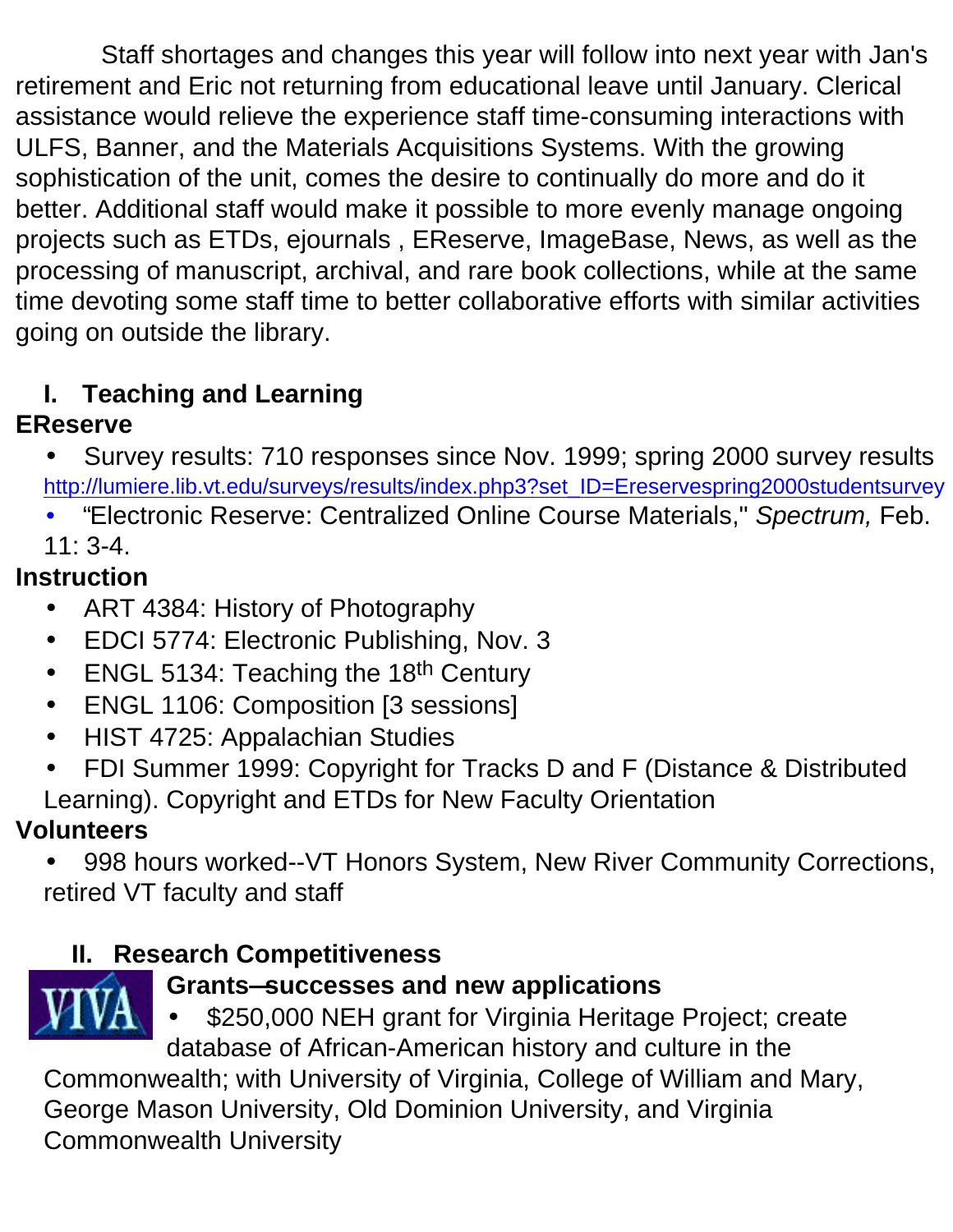- \$10,000 grant from OCLC (Online Computer Library Center) for white paper: "ETDs and Libraries"
- \$1,000 from VT Foundation International Travel Supplemental Grant to support McMillan's keynote presentation at the Victoria Association for Library Automation, Melbourne, Australia, Feb.
- Contributed to NSF grant application by Dr. Saifur Rahman, electrical engineering, "A Digital Library Network for Engineering and Technology"
- Co-PI on FIPSE grant application with Dr. John Eaton, Dr. Edward Fox, "Graduate Student Development Initiative and Open Archives"
- Support NFS digital library grant from International Technology Education Association to create a digital library of K-12+ curriculum materials
- Library Advisory Committee member, Bioethics Digital Library Project, NSF grant proposal by LeRoy Walters, Director, Kennedy Institute of Ethics, Georgetown University

# **Increased the**

## **Collection**

- Judge Wm. M. Harris Collection was purchased with support from Wallace Foundation and library's Materials Budget
- (http://spec.lib.vt.edu/civwar/Harris/letters1.html) The Harris collection includes extensive correspondence with his wife 1863-1865, a few bound volumes, including some small pocket diaries of his wife's and her mother's documenting their slaves (names, shoe sizes, etc.).
- Added 700 Civil War titles, 126 other titles
- Sent 3,800 additional Civil War titles to OCLC for cataloging
- With Ann Hertzler, began the Peacock-Harper Culinary Collection; 530 titles to date
	- Created Web site: <http://spec.lib.vt.edu/culinary/>
- 1312 VPI publications routed to Technical Services (adds, cataloging, etc.)
- \* John C. Rogers rare books donation (81), including autographed Langston Hughes'
- BEV: Blacksburg Electronic Village Archives.

## **Service**

- Hours Reading Room open/staff at service point \_\_\_\_\_\_\_\_\_\_\_\_\_\_\_\_\_\_\_\_\_\_\_\_\_\_\_\_\_\_\_
	- Online Reference: "Ask a Librarian" link on DLA homepage generated 150 reference inquiries; Virtual Reference Desk: 40 inquiries
- Internet accesses: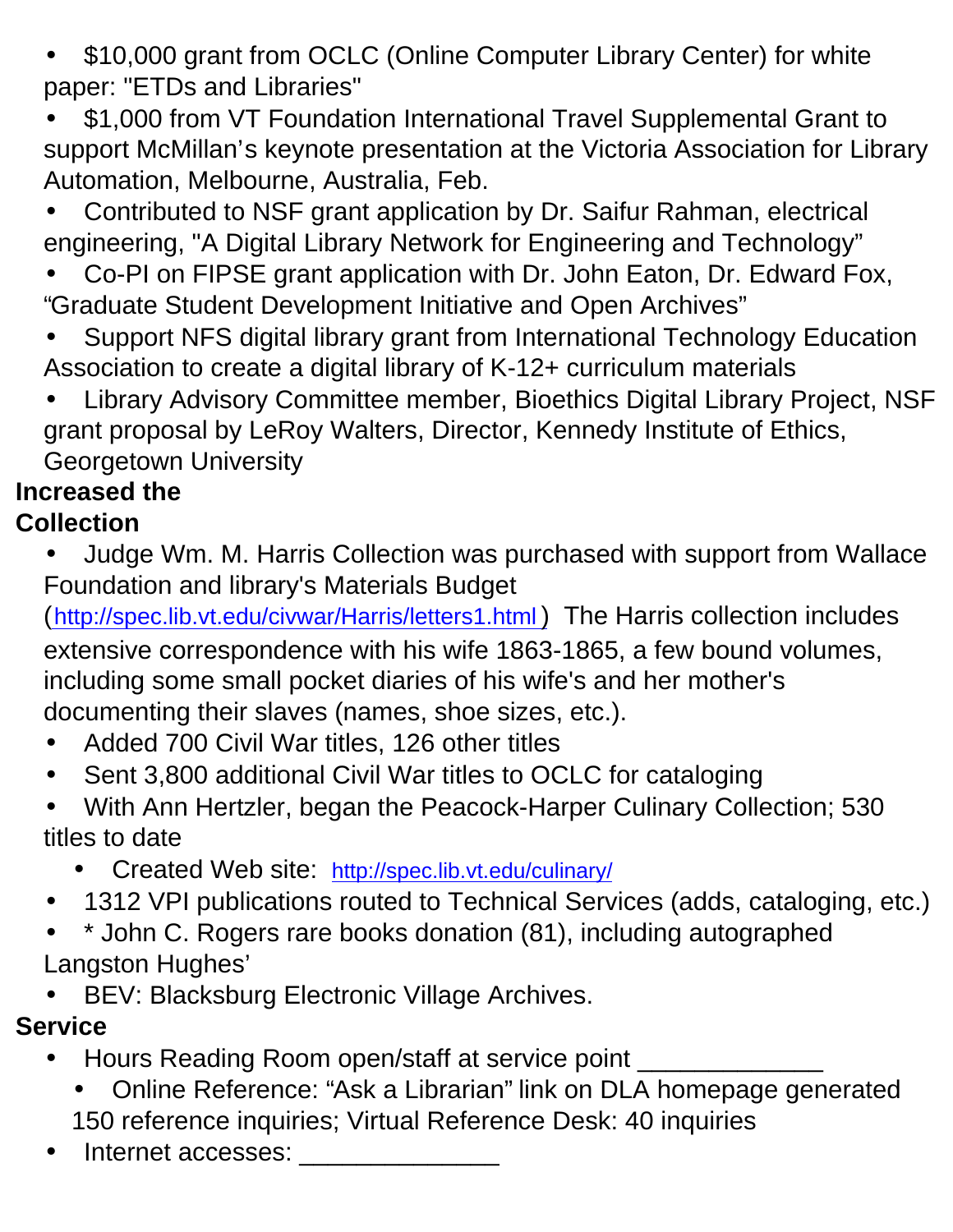- Special Collections hosted extraordinary researchers
	- Mescher (No. VA, 4 weeks) transcribing 1000 pages in Adkinsson Store Ledger for raw data on family economics during 1860s
	- Heppenheimer (California, two days) reviewed NASA documents
	- Cordula Mohr, Hamburg, Germany perused IAWA for dissertation topic
	- Hart (Birmingham, Ala., two days) N&W on campus and Storage

#### **III. Outreach and Economic Development**

Through virtual tours, building Web sites, and committee participation, DLA reached a wide community of library users. See also accompanying charts.

- Centralized Student Services' Orientation for New Students
- **Cultural diversity: \***



Christiansburg Institute

• Curatorial Advisory Board

• "A CENTURY OF CONTRIBUTION: CHRISTIANSBURG INSTITUTE AND EDUCATIONAL CHANGE IN VIRGINIA," Anna Fariello, exhibition curator. Opened in Squires May 19; will tour state

<http://spec.lib.vt.edu/mss/CI2000/CurAdv44.pdf>

• Louretta Wimberly: African American Preservation Alliance; photographs from HUM 4414-3040, April 3, 2000 presentation <http://spec.lib.vt.edu/mss/CI2000/LWimberly.pdf>

• Virginia Heritage Project: create database of African-American history and culture in the Commonwealth (with NEH funding to VT, UVa, and others) <http://spec.lib.vt.edu/viva/VHP/>

VT Black History Project (oral history): Jim Watkins, 1<sup>st</sup> 50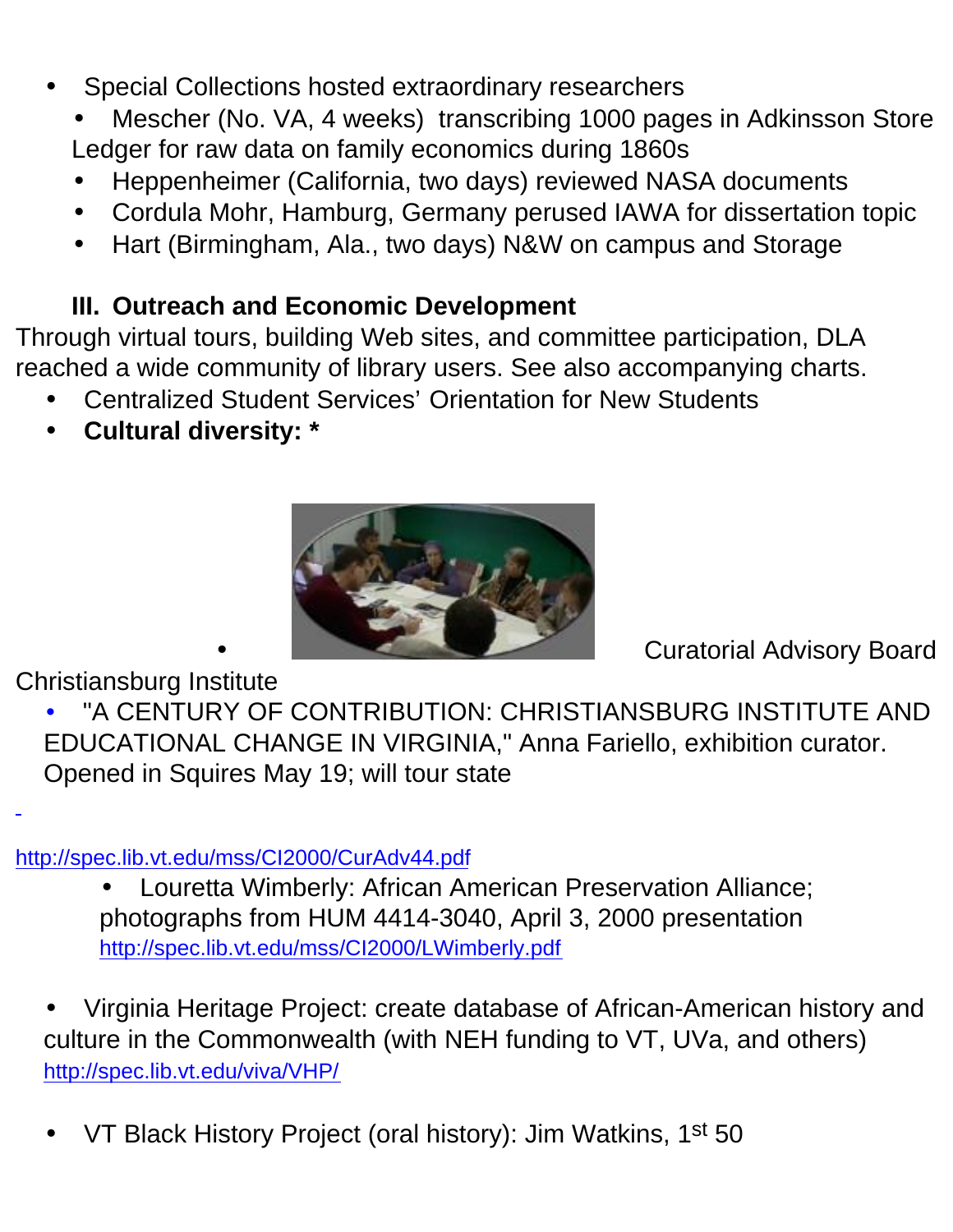- Exhibitions: Local and Remote
	- Civil War Weekend at VT; medical books for physicians conference at Hotel Roanoke:

IAWA [http://spec.lib.vt.edu/exhibits/IAWA/window1/](http://spec.lib.vt.edu/)

- Preston Frazier at Wallace and Lyric Theater (with Eric Wiedegreen)
- Virginia Tech's Bowl Games and Student Life: Activities and Publications at Squires
- VT Baseball and Track at the Turn of the Century
- 30th Anniversary of Moon Walk: Michael Collin
- [http://spec.lib.vt.edu/exhibits/IAWA/window1/](http://spec.lib.vt.edu/)
- Virtual Tours

•

- Dr. Friedhelm Rump, June 1
- Swedish Librarians visiting VTLS, Nov. 18, 1999
- David Brugh, Development Office, Nov. 16,1999
- University of Tennessee at Information Systems, Nov. 22, 1999
- Brigham Young University representatives, Dec. 1
- ACITC, March 27, 2000 <http://scholar.lib.vt.edu/presentations/DLA4ACITC.pdf>
- Dr. Vitalis Musewe, Coordinator of the African Regional Postgraduate Program in InsectScience (ARPPIS), of the International Center of Insect Physiology and Ecology (ICIPE), based in Nairobi, Kenya., May 9
- ETDs
	- Peter Schumaker, Humboldt-Universität zu Berlin, June 11
	- Case Western Reserve University, Sept. 21-22, with Dean John Eaton
	- Arizona State University, Tucson, Oct. 8, with Dean Len Peters
	- Naval Post Graduate School representatives, Nov. 1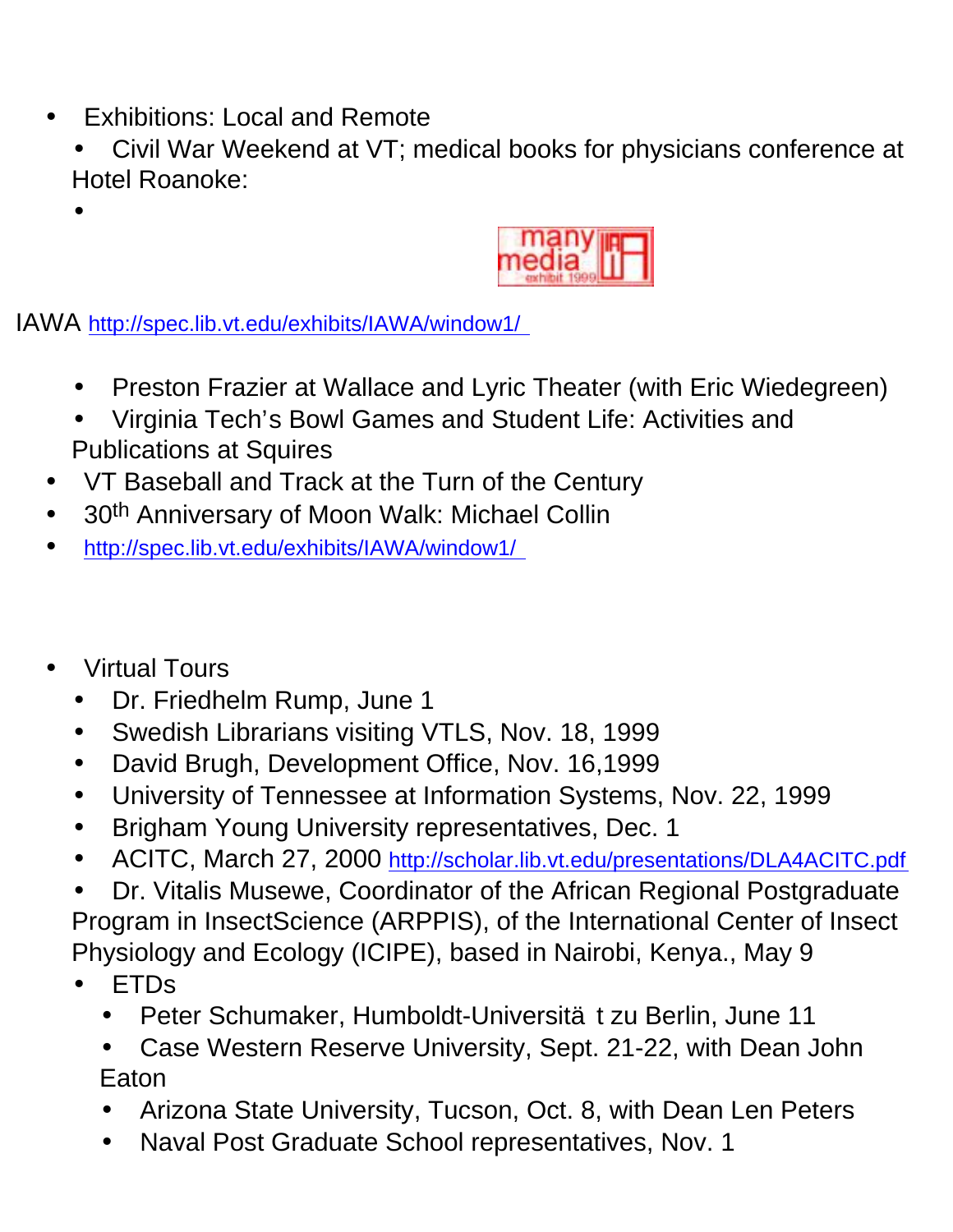- Virginia Commonwealth University representatives, April 10
- Université catholique de Louvain, May 3
- Web: New Sites and Collections (processing complete)
	- Early *Bugles* Project <http://spec.lib.vt.edu/archives/bugle/>



The Division

<http://spec.lib.vt.edu/arc/125th/cadets/command.htm> • Confederates in the Collegium: The Influence of J. W. B.

Stuart's Leadership on the Development of Virginia Tech <http://spec.lib.vt.edu/arc/125th/confeds/confeds.htm>

- President Eggleston <http://spec.lib.vt.edu/archivs/archguid/eggleston/>
- \* Marva Felder: 1st Black Homecoming Queen <http://spec.lib.vt.edu/bwhp/marva/marva.htm>
- Images of the President's House

<http://spec.lib.vt.edu/arc/125th/buildings/grove/grove.htm>

- *Historical Data Book*: Centennial Edition <http://spec.lib.vt.edu/arc/databook/>
- Peacock-Harper Culinary Collection <http://spec.lib.vt.edu/Culinary/>
- \* Timeline of Black History at Virginia Tech

<http://spec.lib.vt.edu/arc/bltime/intro.htm>

- VT Dean Richard Talbot <http://spec.lib.vt.edu/mss/talbot.htm>
- VT Departmental Histories <http://spec.lib.vt.edu/arc/depthistory/>
- History of Plant Pathology at VT: 110<sup>th</sup> Celebration <http://spec.lib.vt.edu/arc/ppws/plant.htm>
- VT Historical Buildings and Views <http://spec.lib.vt.edu/archives/125th/views>
- Web: Substantially Upgraded Sites
	- Christiansburg Institute Manuscripts Guide <http://spec.lib.vt.edu/mss/cii.htm>
	- ETDs: quadrants for users, authors, libraries, NDLTD

[http://scholar.lib.vt.edu/theses](http://scholar.lib.vt.edu/theses;)/

- Assumed responsibility for<http://etd.vt.edu>(student-focused ETD site)
- Electronic Journal homepage redesigned [http://scholar.lib.vt.](http://scholar.lib.vt.edu/ejournals)edu/ejournals
- IAWA <http://spec.lib.vt.edu/iawa/>

# **IV. Information Technology**

• DLA: Addressed important issues: content accessibility guidelines, archiving, etc.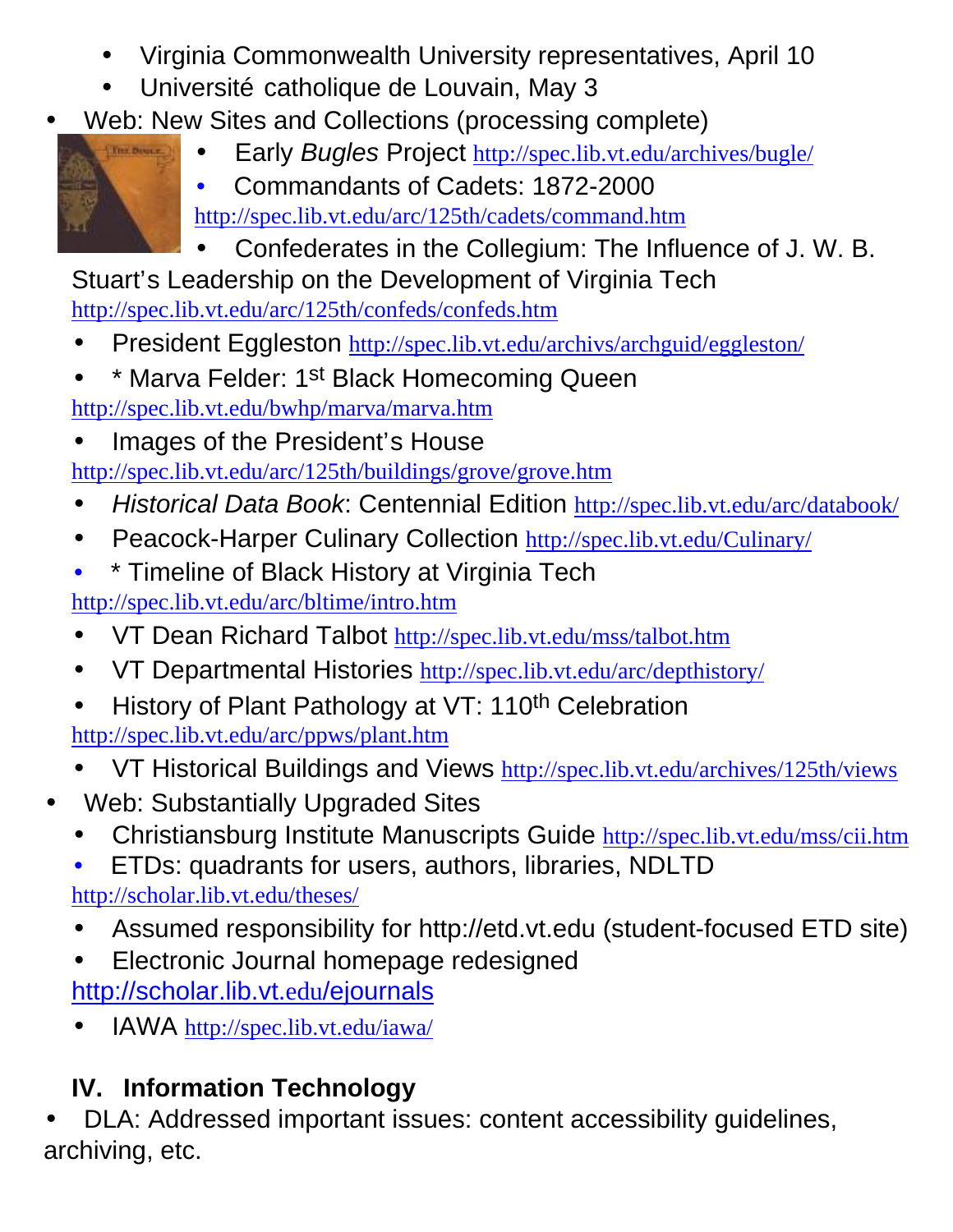- ETDs: software upgrades; improved reliability, consistency, adaptability for NDLTD members;, practice submission site <http://scholar.lib.vt.edu/theses/>
- Electronic Journals [http://scholar.lib.vt.edu/ejournals](http://scholar.lib.vt.edu/ejournals/)/
	- *Virginia Libraries* <http://scholar.lib.vt.edu/ejournals/VALib/>
	- *Journal of the Japanese Society for Technology Education* (English abstracts only) <http://scholar.lib.vt.edu/ejournals/JJSTE/>
	- Discussion begun: *Journal of Computer Science and Technlogy,* Graduate Network of Argentine Universities (includes funding); *Journal of Vocational and Educational Research,* Dr. Wm. G. Camp (VT)
- Linbot: Automated Web link checker (Internet freeware) installed to improve quality control of all DLA publications. Automated reporting generates weekly accounting; students reestablish links where possible.
- Mirroring: automated mirroring of MITpress ejournals. Faithful copies of the entire run of each mirrored journal are updated every weekend, and notices are sent to staff each week indicating the success or failure of the mirroring (so far, there have been no failures).
- Moved Technology for All Americans link to permanent site of national organization
- News: integrating DLA newspaper archives and Reference Dept.'s index [http://lumiere.lib.vt.edu/news\\_index](http://lumiere.lib.vt.edu/news_index) (Did not follow through on fall 1999 proposal from WDBJ7 to provide streamed video over the Web of their newscasts.)
- Survey Database <http://lumiere.lib.vt.edu/surveys/>
	-
- Hugely revamped including customizable results [http://lumiere.lib.vt.edu/surveys/admin/view\\_results.php3](http://lumiere.lib.vt.edu/surveys/admin/view_results.php3)

• Used locally to gather and tabulate data: ETD authors, ETD users, EReserve users, librarians re assessing technology based projects

- Used remotely by University of Windsor librarian who surveyed publishers about ETDs and question of prepublication
- VPIEJ-L moved to university listserv service
- VT ImageBase <http://scholar.lib.vt.edu/imagebase/>
	- upgrade for use by VT Foundation/Arts Inventory
	- working with Art & Art History to transfer digital slide library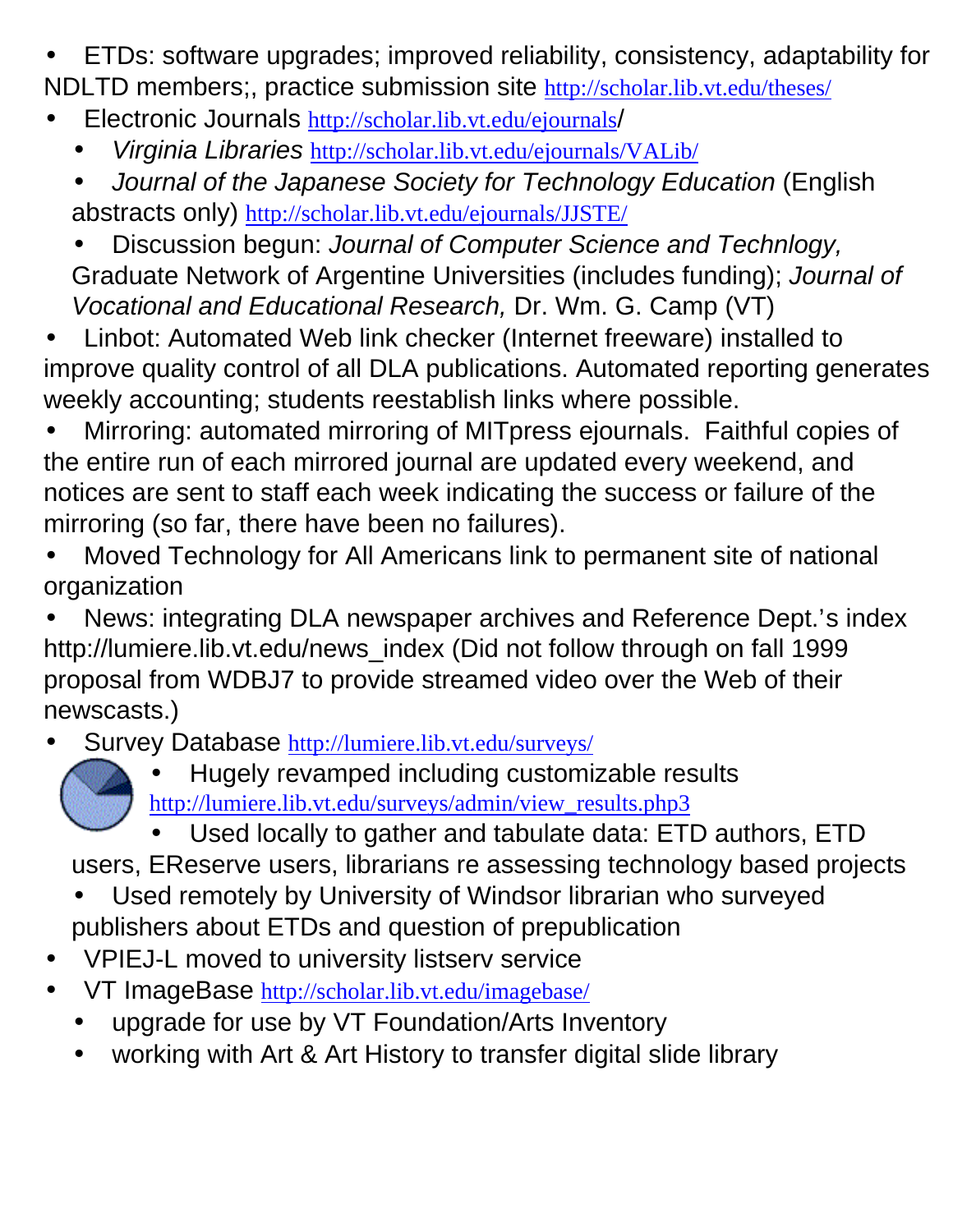

## **V. Internationalizing the University**

- Australia: represented Virginia Tech, digital library and ETD presentations to
- Victoria (Australia) Association for Library Automation, Feb. 17, 2000
- Australian National University and local Library Association, Feb. 22
- Networked Digital Library of Theses and Dissertations
	- Advisory Board participation; 3rd-4th International Symposiums Planning **Committees**
	- Improved submission software customizability; included language support; improved metadata harvesting
- Hosted international researchers
	- Joan Dalton, University of Windsor Library, resulted in survey of publishers about ETDs, used DLA Web survey system, summer
	- Nuno Freire (Portugal, four weeks) digital library research—Z39.50
	- Pablo de la Fuente, University of Valladolid, Spain, digital library research—multilingual access
	- Dr. Vitalis Musewe, African Regional Postgraduate Program in Insect Science, Nairobi, Kenya
	- Dr. Hans Selberg, research librarian, Norwegian University of Science and Technology, Sept. 9, 1999
	- Yin-Leng Thing, Middlesex University, computer science, digital library research, Aug. 5
- International Archive of Women in Architecture <http://spec.lib.vt.edu/iawa/>

• Participated in evaluation of applications for the first Bliznakov Award <http://spec.lib.vt.edu/IAWA/BlizPriz2.html>

- Hosted the annual board meeting, mounted exhibition Biographical **BIOGRAPHICAL** Database upgraded to real-time upgrades, Web **DATABASE** search/browse [http://lumiere.lib.vt.edu/iawa\\_db/](http://lumiere.lib.vt.edu/iawa_db/)
- Hired Federica Goffi, Italian graduate student, to process collections
- Created Web access to newsletters, Executive Board minutes

## **VI. Interdisciplinary Cooperation**

- **Arts Inventory**
- Center for Digital Discourse and Culture, Advisory Board
- **Faculty Development Initiative**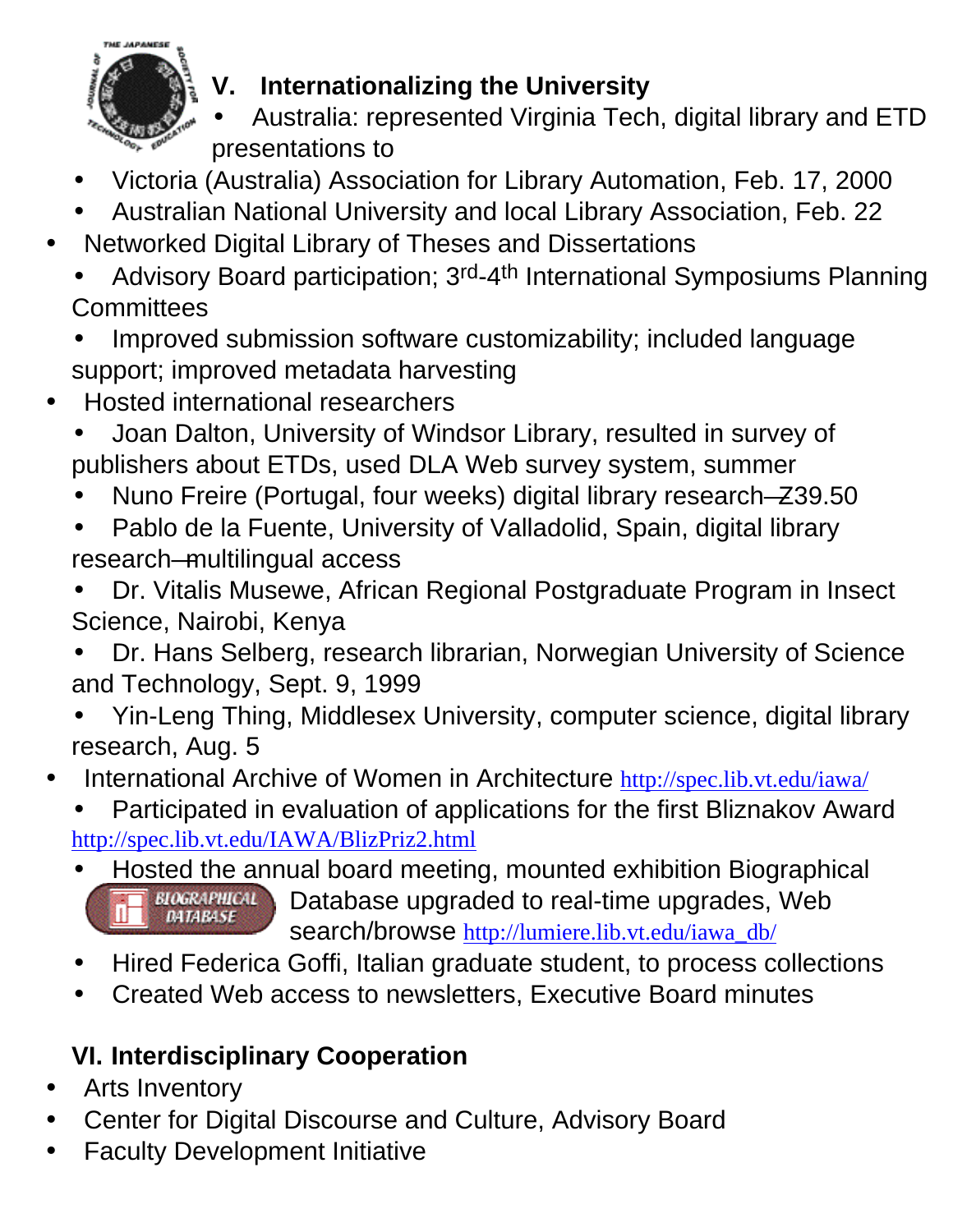- Electronic Theses and Dissertations, Advisory Committee
- Grant applications: collaborated with or supported Electrical Engineering,
- Computer Science, Technology Education, Science and Technology Studies
- Institute for Distance and Distributed Learning, Advisory Board
- International Archive of Women in Architecture <http://spec.lib.vt.edu/iawa/>
- Promotion and Continued Appointment Review Panel
- Southern Appalachian Humanities Center, NEH Grant Planning Committee
- University Minutes Archive <http://spec.lib.vt.edu/minutes/>with Distributed Information Sys.
- 50<sup>th</sup> Anniversary Celebration: Department of Biochemistry

## **VII.Publications**

- Kennelly, Tamara. "Links to Tech Women's History," *Women at Virginia Tech,* Vol. 5, No. 1 (fall 1999): 8.
- Gray, Caryl. "Electronic Reserve: Centralized Online Course Materials, *Spectrum,* Feb. 11, 2000: 3-4.
- McMillan, Gail. *College & Research Libraries News*
	- Scholarly Communications column co-editor beginning Jan. 2000
	- "Managing electronic theses and dissertations: A report from a symposium on electronic theses and dissertations," vol. 61, no. 5 (May 2000): 413-414

<http://scholar.lib.vt.edu/presentations/ETDs2000/CRLNews.html>

• McMillan, Gail. "Managing Digital Content: The Scholarly Communications Project," chapter in *The Evolving Virtual Library II: Practical and Philosophical Perspectives,* Medford, NJ: Information Today, 1999: 39-59.

• Conference Proceedings

• McMillan, Gail. "The Digital Library: Without a Soul Can It Be a Library?" in *Books and Bytes: Technologies for the Hybrid Library*, Victorian Association for Library Automation conference proceedings, Melbourne: VALA, 2000: 255-271.

• McMillan, Gail, and Len Peters. "Electronic Theses and Dissertations at Virginia Tech," *ECURE 1999: Preservation and Access for Electronic College and University Records.* Tucson: Arizona State University, Oct. 7, [1999. http://www.asu.edu/it/events/ecure/ecure1999/mcmillan-peters](http://www.asu.edu/it/events/ecure/ecure1999/mcmillan-peterspresentation/)presentation/

• McMillan, Gail. "Perspectives on Electronic Theses and Dissertations: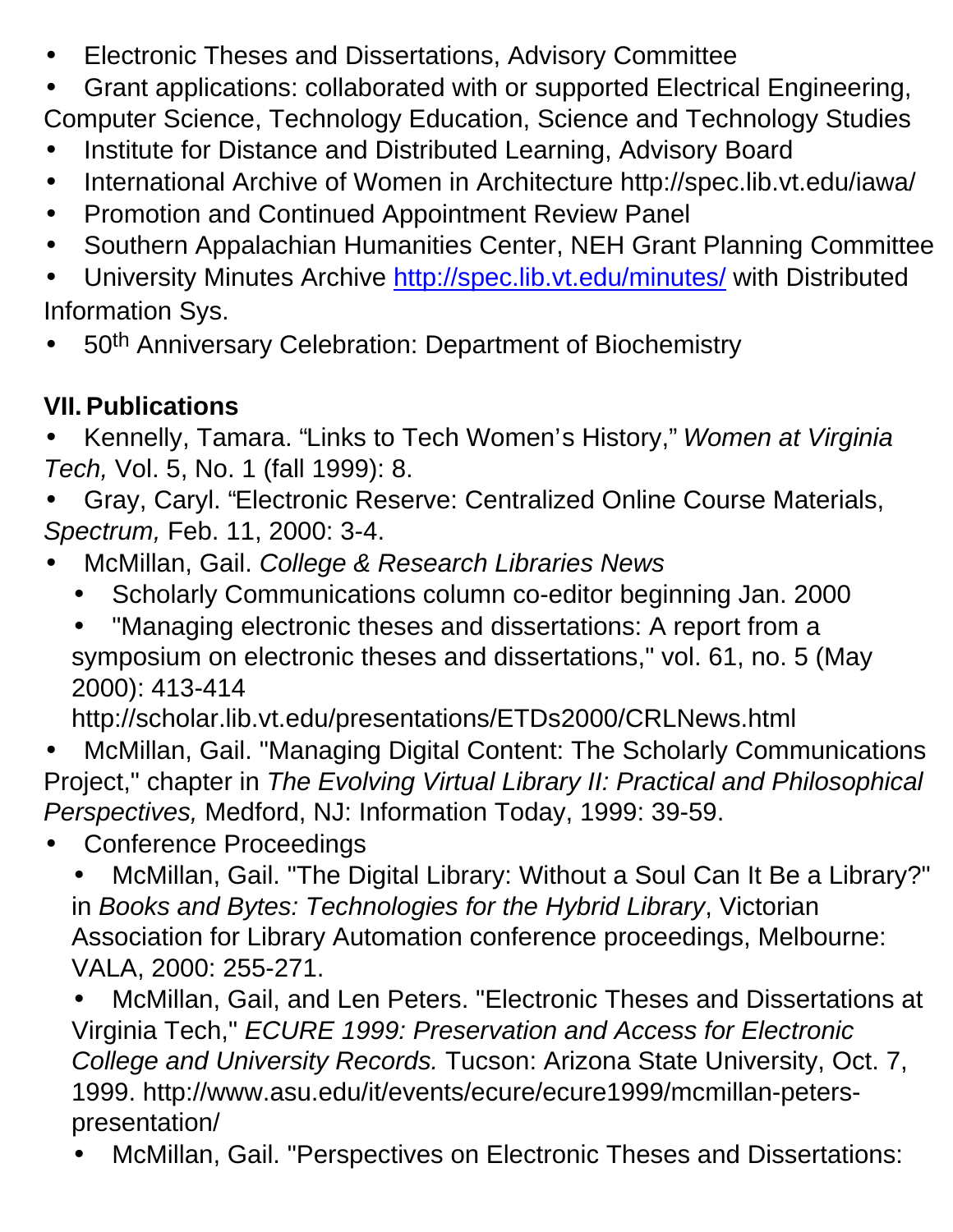Authors, Advisors, Readers" in Proceedings of the New Frontiers in Grey Literature: 4th International Conference. The Hague: GreyNet, 1999. <http://www.konbib.nl/infolev/greynet/gl99papers.htm>

## **VIII. Presentations**

• Atkins, Anthony "A Practical Guide to Establishing and Maintaining a Collection of ETDs," 3rd International Symposium on ETDs: St. Petersburg: USF, Mar. 17

• Carlton, Jan. "Where to Begin Your Civil War Genealogy," Civil War Weekend March 18

• Carlton, Jan, with Joyce Nester. "Ornithology Collections at Virginia Tech's Special Collections," VT Faculty Women's Club Bird-Watchers, Feb. 29

• McMillan, Gail. "The Digital Library: Without a Soul Can It Be a Library?" keynote for Victoria Association for Library Automation, Melbourne, Feb. 17, 2000; also for the Australian National University Library and the Australian Library Association meeting, Canberra, Feb. 22, 2000 <http://www.vala.org.au/vala2000/2000pdf/McMillan.PDF>

• McMillan, Gail. "Using Technology for Distributed Education: The Library," National Communication Association Summer Conference: Communication and Technology, Northern Virginia Center, July 22, 1999 <http://scholar.lib.vt.edu/staff/gailmac/presentations/NCA3ppt.pdf>

- McMillan, Gail. "Assessing Technology-based Projects for Faculty Evaluations: The Virginia Tech Perspective," VT Library Faculty Association, May 11, 2000 <http://scholar.lib.vt.edu/presentations/techsury.ppt>
- ETDs (Gail McMillan)
	- "Electronic Theses and Dissertations: Eliminating Borders," Rare Books and Manuscripts Conference, Association of College and Research Libraries, Montreal, June 22, 1999

<http://scholar.lib.vt.edu/theses/presentations/ETDs4RBMS.pdf>

• Case Western Reserve University Digital Library Seminar: "What to Expect from ETDs: If you build it, they will come," Sept. 21, 1999. <http://scholar.lib.vt.edu/staff/gailmac/presentations/CWRUGMc1.pdf>; "Library Issues and Responsibilities," Sept. 22, 1999 <http://scholar.lib.vt.edu/staff/gailmac/presentations/CWRUGMc2.pdf>

• "Perspectives on Electronic Theses and Dissertations: Authors, Advisors, Readers" for 4th International Conference New Frontiers in Grey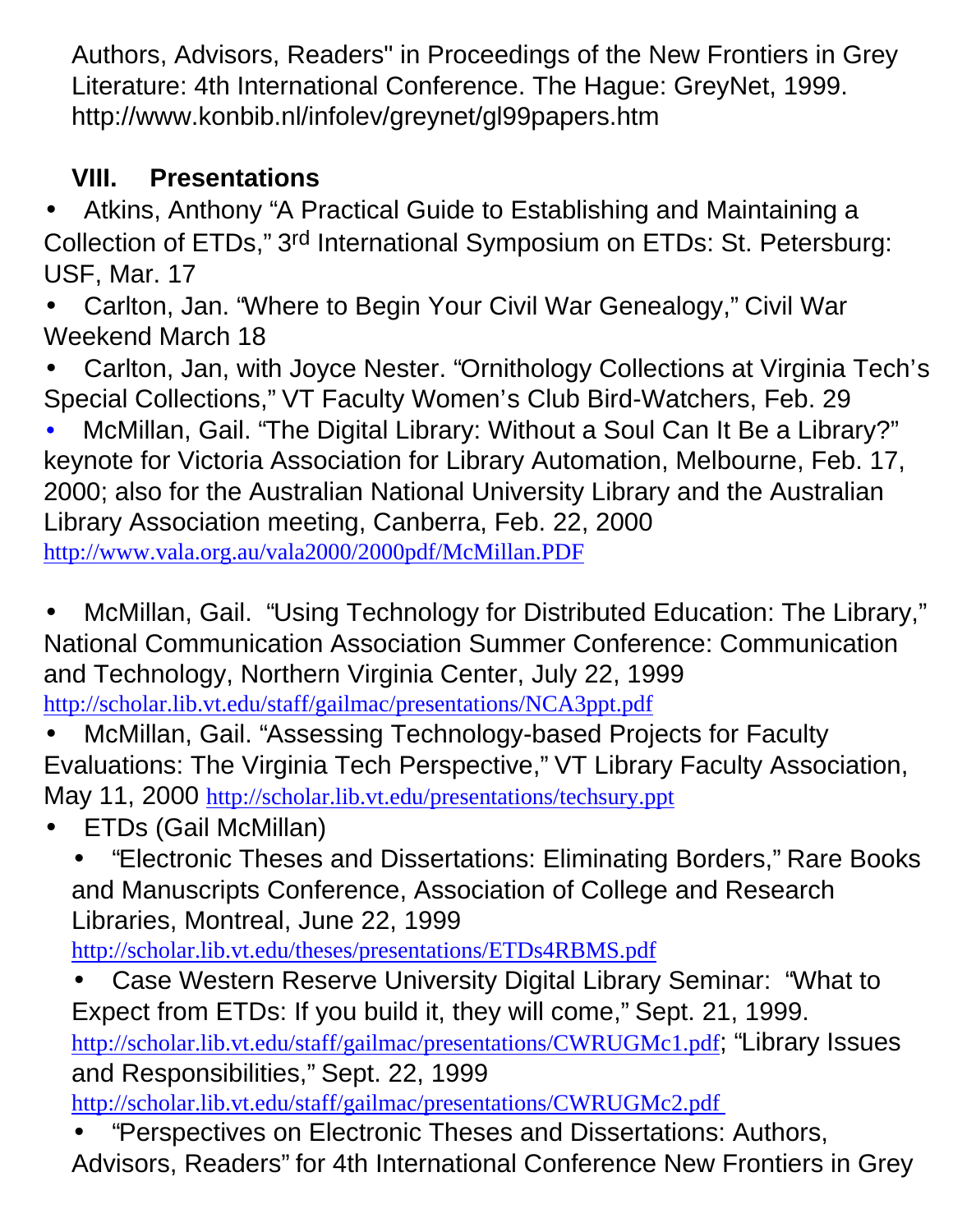### Literature Oct. 4, 1999

<http://scholar.lib.vt.edu/staff/gailmac/presentations/GL99ETDslides.pdf> <http://scholar.lib.vt.edu/staff/gailmac/presentations/GL99ETDpaper.pdf>

- "Electronic Theses and Dissertations at Virginia Tech," Conference on Preservation and Access for Electronic College and University Records (ECURE), sponsored by Arizona State University, Oct. 7, 1999, with Len Peters. <http://www.asu.edu/it/events/ecure/ecure1999/mcmillan-peters-presentation>
- "A Campus Resource: Electronic Theses and Dissertations," International Scholars Forum, University of Western Australia, Feb. 25, 2000
- "ETD Implementation: The Two Virginias & Their Strategies for Successfully Requiring Electronic." 3rd International Symposium on ETDs: St. Petersburg: USF, Mar. 17, with John Hagan, WVU.

<http://scholar.lib.vt.edu/theses/presentations/2VAsHand.pdf> <http://scholar.lib.vt.edu/presentations/ETDs2000/2VAs.ppt>

#### **Staff**

Student assistants were particularly effective in Special Collections: reshelving, shelf reading the Rare Book Room, reorganizing collections to improve space utilization, and Web page development and maintenance. In Scholarly Communications they converted logs to Excel, applied HTML markup, fixed broken links, and improved consistency of older ejournals.

## **Continuing Education**

- Tony Atkins began masters program in human computer interaction
- Eric Ackermann took educational leave for MLS program at University of Tennessee

• Workshops attended: Building the Earth's Largest Library, Oct. 28, IBCOLSA teleconference; Creating Brochures with MS Word, April 27, NMC; CSA Training, Aug. 11; Data Gathering for Dummies, Solinet, Oct. 6; Diversity: Kickoff, Black Studies, Corps of Cadets; Emergency Procedures June 9; Internet 2, Sept. 17; Leveraging Differences: Optimizing Results, April 25; Libraries, Copyright, and the Internet, Oct. 14, PBS teleconference; Meeting Maker, Aug. 5; Metadata, Solinet, Nov. 4; OVID Training, Aug. 23; Personal Safety, Sept. 9; Making Effective Presentations, March 8, CEUT; Segregation, Desegregation, and Re-segregation: Lessons Learned about Equity in Our